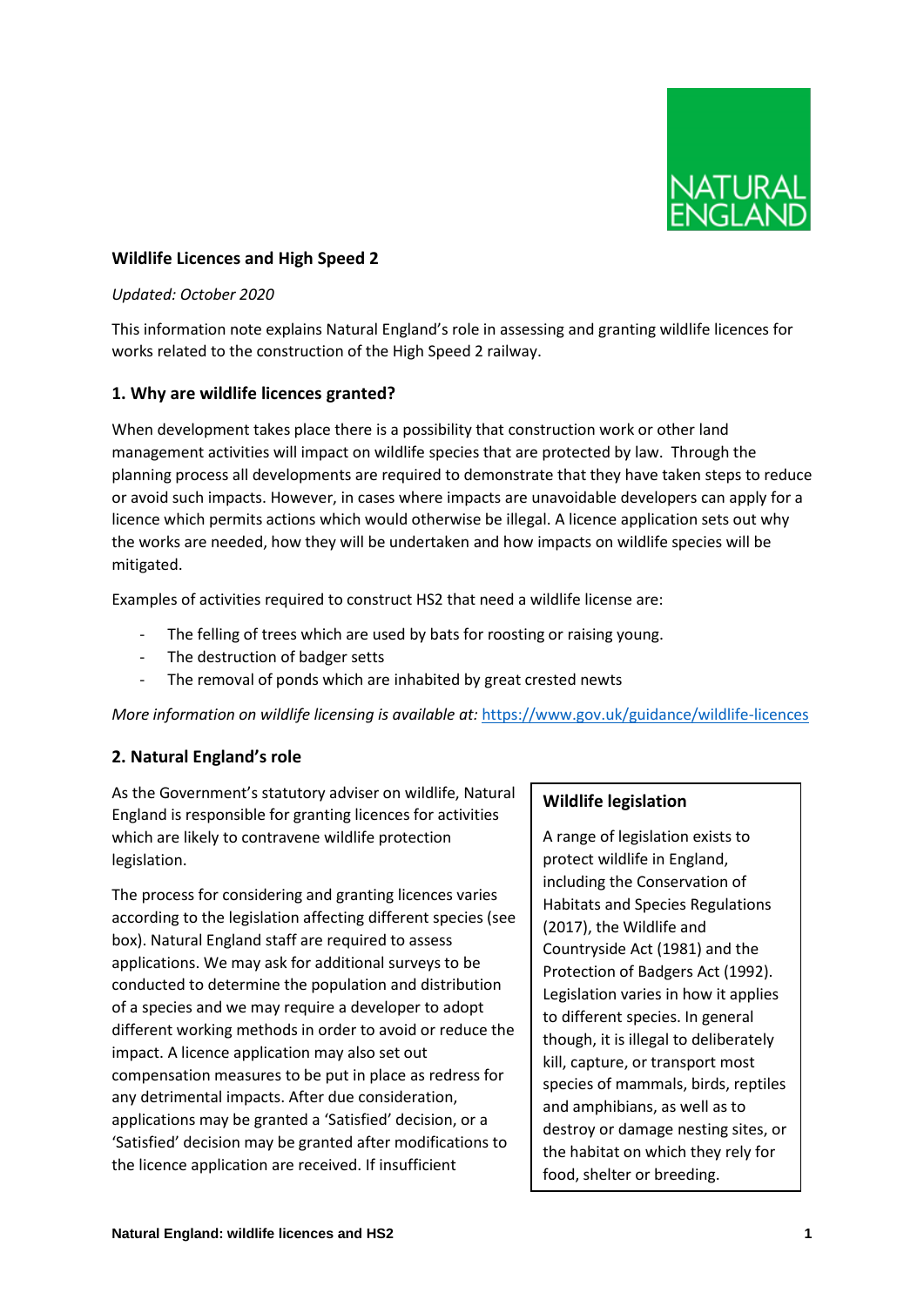information is supplied or we consider that the relevant legal tests are not met a 'Not Satisfied' Decision is granted.

Natural England is required to provide details of any licences it has granted when asked. We do not disclose details of licences that are under assessment but have not been issued.

## **3. Compliance with wildlife licence conditions**

When a wildlife licence is used the licence holder must adhere to the conditions upon which it is granted. Adherence to licence conditions is supervised on behalf of contractors by appropriately qualified ecologists working to the standards of their accredited professional bodies.

Licence conditions will specify what information should be provided to Natural England detailing how the licence has been used. Natural England monitors compliance with wildlife licences by a combination of site visits, telephone calls, document assessments and meetings. The level of compliance monitoring for each licence is dependent on a number of factors including the complexity of the licence and the potential level of impact on protected species.

Where a person has reason to believe that a developer is not following the conditions of a wildlife licence they can report the details to Natural England (see contact details below).

In circumstances where it is determined that the conditions of a licence are breached, Natural England can issue an advisory letter to license holders or apply sanctions. This may include changing the conditions or revoking the licence.

Natural England is not required to adjudicate on situations in which a licence is not needed or to authorise development works that take place without a licence. As explained in the next section, it can be possible to undertake construction work, including the clearance of natural habitats, in ways that does not contravene wildlife legislation and therefore does not require a licence. In circumstances where a person has reason to believe that construction work is taking place in contravention of wildlife legislation the details should be reported to the local police.

### **4. The responsibility of licence holders**

As part of the assessment of the impacts of any construction project, developers are required to determine if a wildlife license is required. This judgement is based on the ecological surveys undertaken for the scheme, the likely impact of the proposed works, and the wildlife legislation that may be relevant. Not all construction work involving the clearance or modification of natural habitat will require a wildlife license. For example, a developer may schedule work at particular times of the year when certain species won't be dependent on the habitat. If impacts to protected species cannot be avoided through project design, a developer must make an application for a wildlife licence to Natural England.

When carrying out works under a wildlife licence, the licence holder must be prepared to demonstrate that such works are in accordance with the conditions of the licence. In some circumstances the licence holder is required to show copies of the licence when asked. (This requirement can vary depending on the legislation upon which the licence is based.)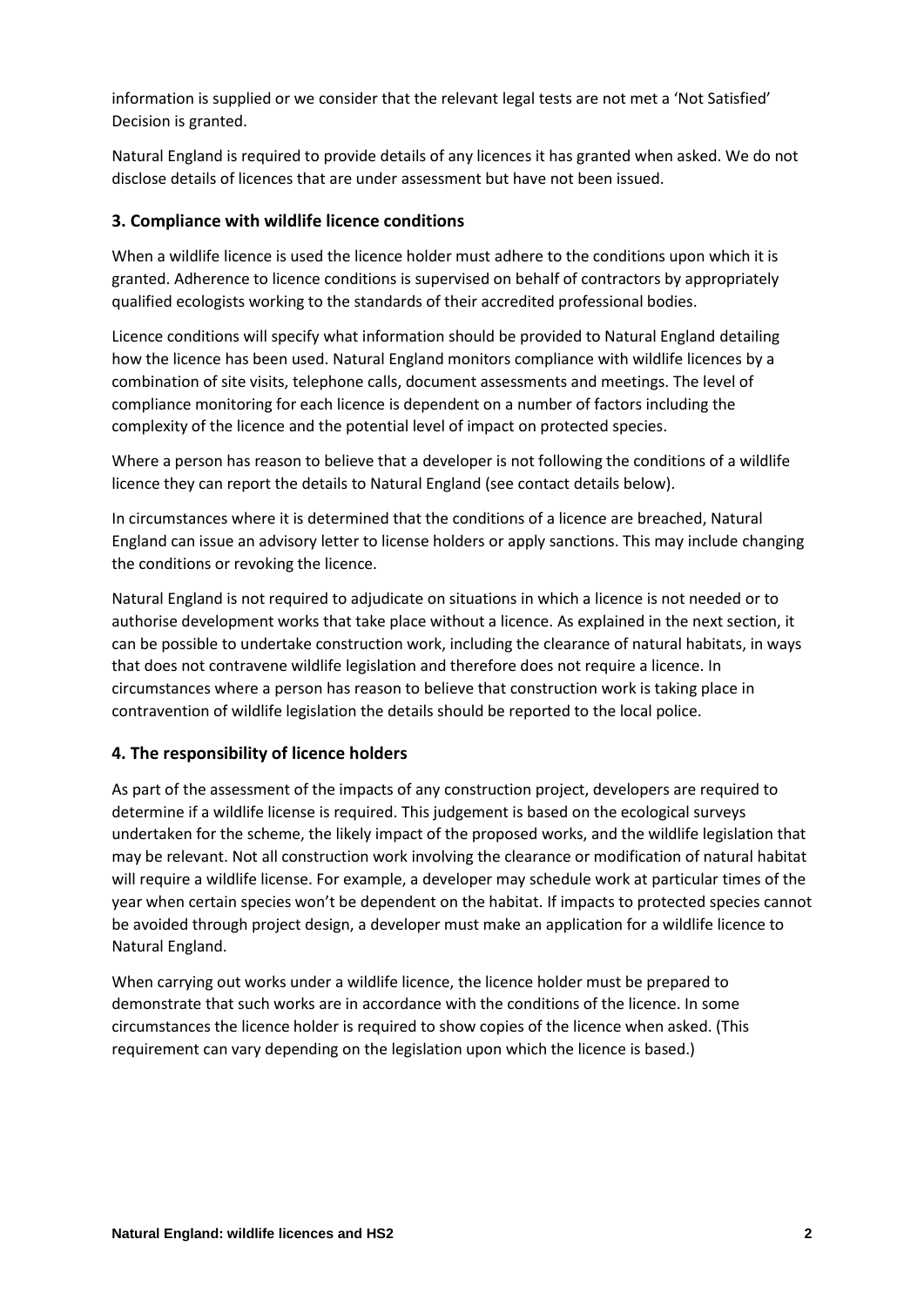# **5. Types of licence issued for the construction of HS2**

Because of the range of legislation which affects different species, and the differing ways in which those species can be impacted, several different types of wildlife licences can be granted. For HS2 the following types of license have been granted:

- Class licence for Bats issued for activities that have a low to moderate impact on bats. Under this licence, contractors are required to have specific skills or experience to avoid risk to the conservation or welfare of bats. The licence holder is required to register each site where works are to take place with Natural England.
- Organisational licence this type of license provide an alternative to conventional wildlife mitigation licences that focus on individual, small-scale sites. Organisational licences issued for HS2 can be applicable across a wide area, in some case for the entire route of Phase 1. Organisational licences are available to applicants and/or ecologists who have consistently met the conditions of other types of wildlife licences in the past.
- Individual licence: these are issued for activities not covered by the above Class or Organisational licences. Examples include: Science and Conservation licence, to permit the capture and release of bats for the purpose of conducting population surveys; Mitigation licences, to permit work associated with the felling of trees used by bats.

Licences required for the construction of HS2 may be granted to HS2 Ltd or to contractors working on their behalf. A full list of licences granted for the HS2 scheme is given in Table 1 below.

# **6. The protection of breeding birds**

It is an offence under the Wildlife and Countryside Act (1981) to kill, injure or take wild birds, or to damage their nests when in use. In certain circumstance Natural England can issue licences that permit actions which would contravene this legislation. For example, to maintain public safety where birds may pose a danger at airfields. However, such licences cannot be granted for development and construction works. In order to avoid damage and disturbance to birds during the nesting season, Natural England advises that works affecting hedgerows and trees should be timed to avoid the period between  $1<sup>st</sup>$  March and 31<sup>st</sup> August. Where work needs to be undertaken during the bird breeding season, it should be carried out in a way that does not breach the protections for nesting birds. Natural England does not provide advice on the effectiveness of specific approaches to deterring birds from construction sites due to the widely varying conditions associated with any individual site and the methods used.

HS2 guidelines require that a "working method statement" is produced when contractors carry out works within the bird breeding season.

### **7. How to report concerns about the use of wildlife licences or potential offences**

Anyone who has concerns about the way a developer, including HS2 or its contractors, are undertaking construction work can contact Natural England or the Police. As a general rule, if works are taking place at a site where a wildlife licence is applicable, concerns should be reported to Natural England using the details below. Natural England staff will consider the information provided as part of our compliance procedures and take action as appropriate. In other instances, where works are not subject to a licence, concerns should be reported to the local police or the national police reporting line 101. Your information will be referred to a relevant officer responsible for wildlife issues.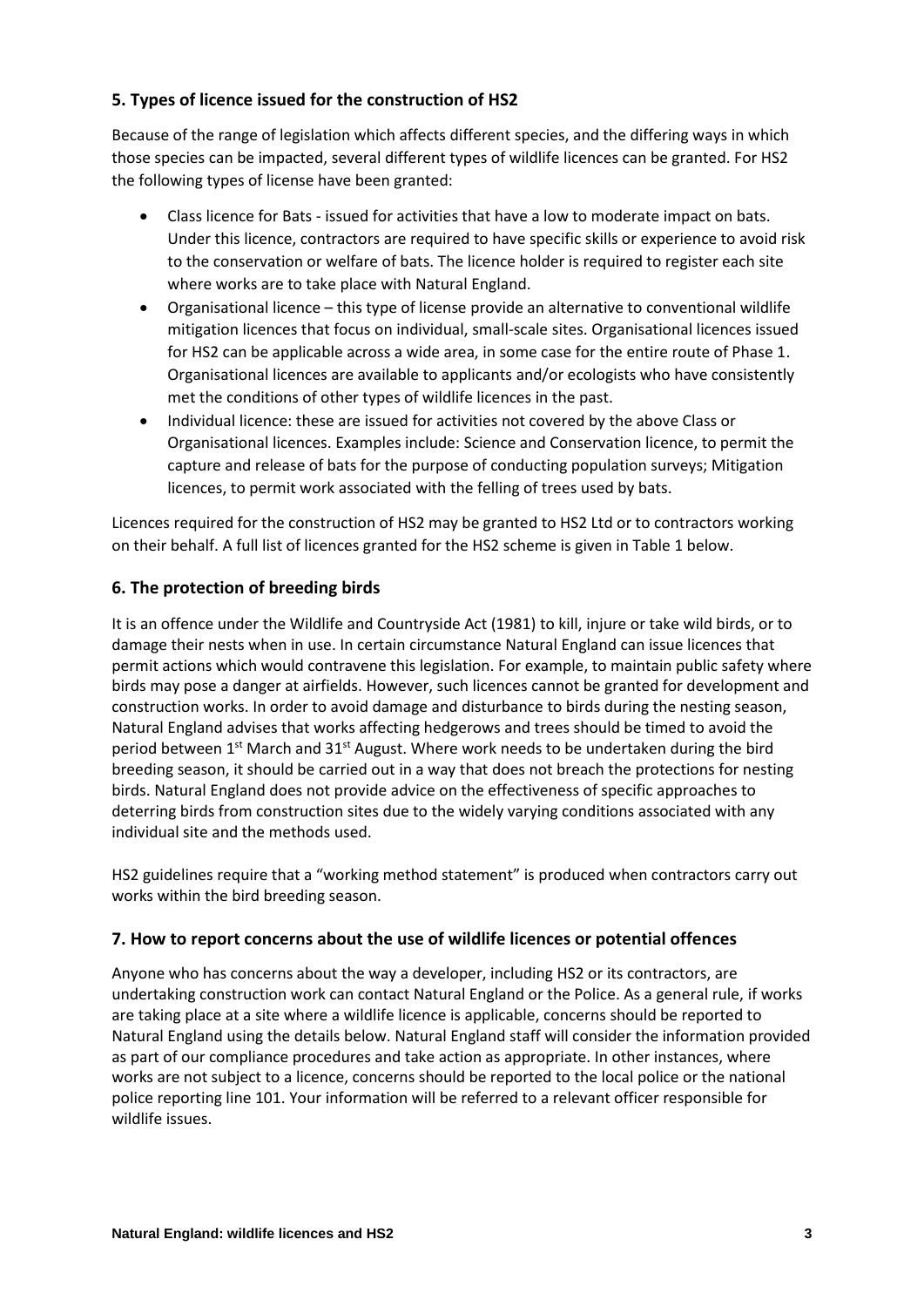## **8. For further information and context**

Please refer to the attached blog from the Natural England Chair Tony Juniper [https://naturalengland.blog.gov.uk/2020/04/09/hs2-keeping-nature-protection-on-track/.](https://naturalengland.blog.gov.uk/2020/04/09/hs2-keeping-nature-protection-on-track/)

### **For all enquiries, please contact Natural England Enquires:**

- Tel: 0300 060 3900
- Email: enquiries@naturalengland.org.uk

*Table 1 follows on page 5*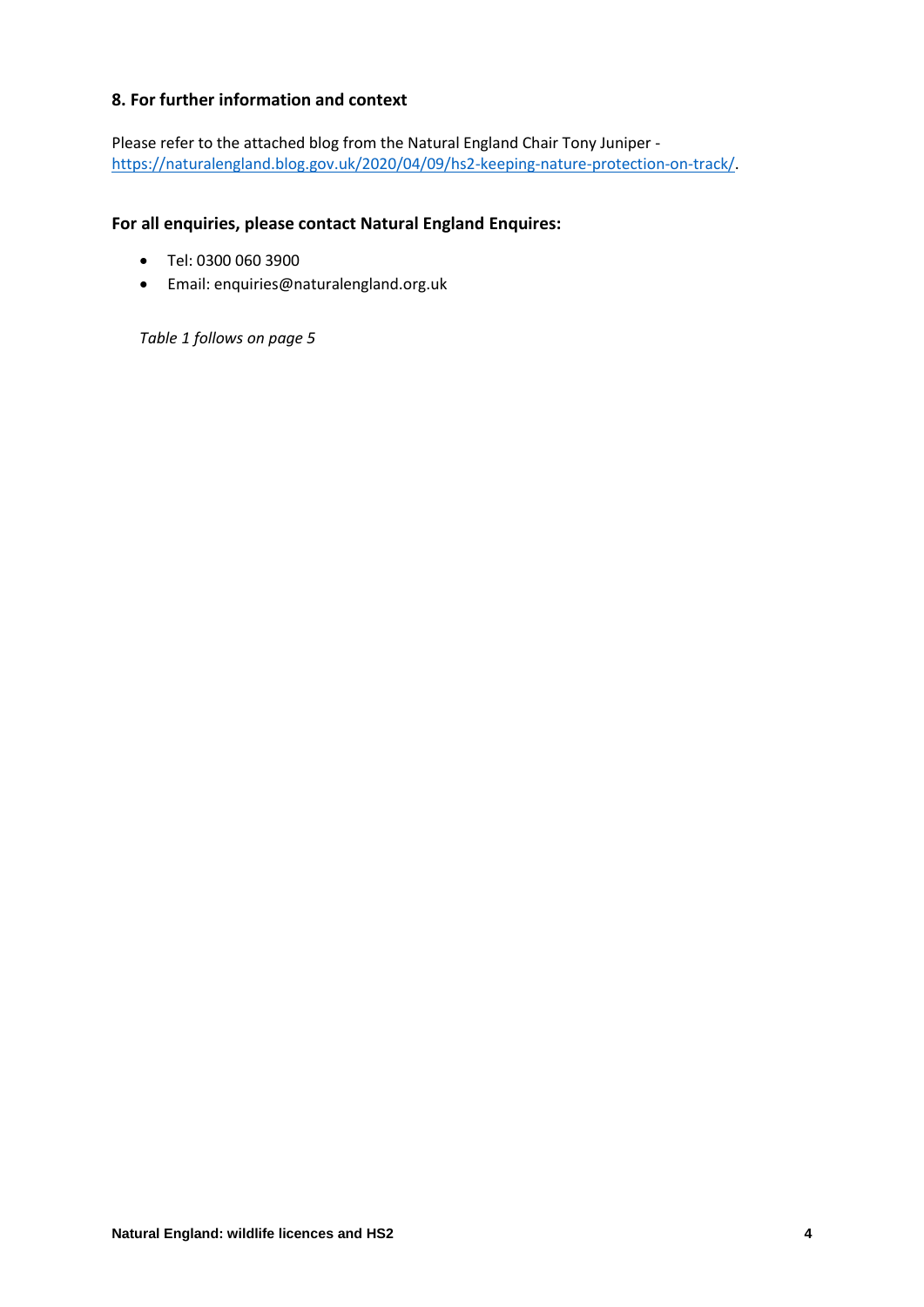| License name                                                              | <b>Type and Scope</b>                                                                                                                                      | Licence holder                                             | <b>Valid from</b> | <b>Valid to</b> |
|---------------------------------------------------------------------------|------------------------------------------------------------------------------------------------------------------------------------------------------------|------------------------------------------------------------|-------------------|-----------------|
| Great Crested Newt,<br>HS2 Phase 1 (WML-<br>OR25)                         | Route wide (Phase 1)                                                                                                                                       | HS <sub>2</sub>                                            | 01/03/2019        | 28/02/2021      |
| Badger, HS2 Phase 1<br>(WML-OR24)                                         | Route wide (Phase 1)                                                                                                                                       | HS <sub>2</sub>                                            | 01/05/2019        | 28/02/2021      |
| Bats (9 species), HS2<br>Bernwood,<br>Buckinghamshire<br>(WML-OR32)       | Vicinity of Bernwood<br>Forest                                                                                                                             | HS <sub>2</sub>                                            | 12/04/2019        | 31/12/2039      |
| Bats (10 species),<br>Kenilworth,<br>Warwickshire (WML-<br>OR53)          | Organisational Licence,<br>Vicinity of Kenilworth<br>(includes: Little Poors,<br>Black Waste, Broadwell,<br>Roughknowles, Birches,<br>Crackley, Big Poors) | Laing O'Rourke<br>and Murphy<br>Joint Venture              | 31/03/2020        | 31/12/2030      |
| Bats (9 species), Fulfen,<br>Staffordshire (WML-<br>OR54)                 | Organisational Licence,<br>Fulfen Wood, near<br>Litchfield                                                                                                 | Laing O'Rourke<br>and Murphy<br>Joint Venture              | 06/04/2020        | 31/12/2030      |
| Bats (10 species),<br>Marlowes, West<br>Midlands (WML-OR56                | Organisational Licence,<br>Marlowes Wood, near<br>Berkswell                                                                                                | Laing O'Rourke<br>and Murphy<br>Joint Venture              | 06/04/2020        | 31/12/2030      |
| Bats (3 species),<br>Stoneleigh Park, West<br>Midlands (WML-A13-1)        | Individual Licence,<br>Stoneleigh Park,<br>Warwickshire                                                                                                    | Laing O'Rourke<br>and Murphy<br>Joint Venture              | 14/04/2020        | 30/09/2030      |
| Bats (11 species), Colne<br>Valley (WML-OR57)                             | Organisational Licence,<br><b>Colne Valley</b>                                                                                                             | <b>Fusion Joint</b><br>Venture                             | 20/04/2020        | 31/12/2030      |
| Bats (12 species),<br>Ashbeds, Warwickshire<br>(WML-OR55)                 | Organisational Licence,<br>Ashbeds woods                                                                                                                   | Laing O'Rourke<br>and Murphy<br>Joint Venture              | 22/05/2020        | 31/12/2030      |
| Bats in building roosts<br>(7 species), HS2 Phase 1<br>(WML-CL39)         | Class licence, Route<br>wide (Phase 1)                                                                                                                     | HS <sub>2</sub>                                            | 01/03/2019        | 31/12/2020      |
| Bats in tree roosts (8<br>species), HS2 Phase 1<br>(WML-CL40)             | Class licence, Route<br>wide (Phase 1)                                                                                                                     | HS <sub>2</sub>                                            | 01/01/2020        | 31/12/2020      |
| Bats (12 species), HS2<br>Phase 1 (WML-OR52)                              | Organisational licence,<br>South Cubbington<br>woods, Warwickshire                                                                                         | Laing O'Rourke<br>and Murphy<br>Joint Venture              | 16/06/2020        | 31/12/2030      |
| Bats (6 species), Colne<br>Valley (ZC OHL<br>Realignment), (WML-<br>OR74) | Organisational licence,<br><b>Colne Valley</b>                                                                                                             | <b>National Grid</b><br>Electricity<br>Transmission<br>plc | 20/7/2020         | 31/12/2030      |
| Bat (Noctule), Roundhill<br>Wood (2020-49712-<br>EPS-NSIP1)               | Individual licence,<br>Roundhill Wood,<br>Staffordshire                                                                                                    | Laing O'Rourke<br>and Murphy<br>Joint Venture              | 30/09/2020        | 28/09/2030      |
| Bats (2 species) Drayton<br>Lane Copse (2020-<br>49711-EPS-NSIP1)         | Individual licence,<br>Drayton Lane Copse,<br>Staffordshire                                                                                                | Laing O'Rourke<br>and Murphy<br>Joint Venture              | 14/10/2020        | 31/12/2030      |

*Table 1: List of wildlife licences granted and currently valid for the construction of HS2*